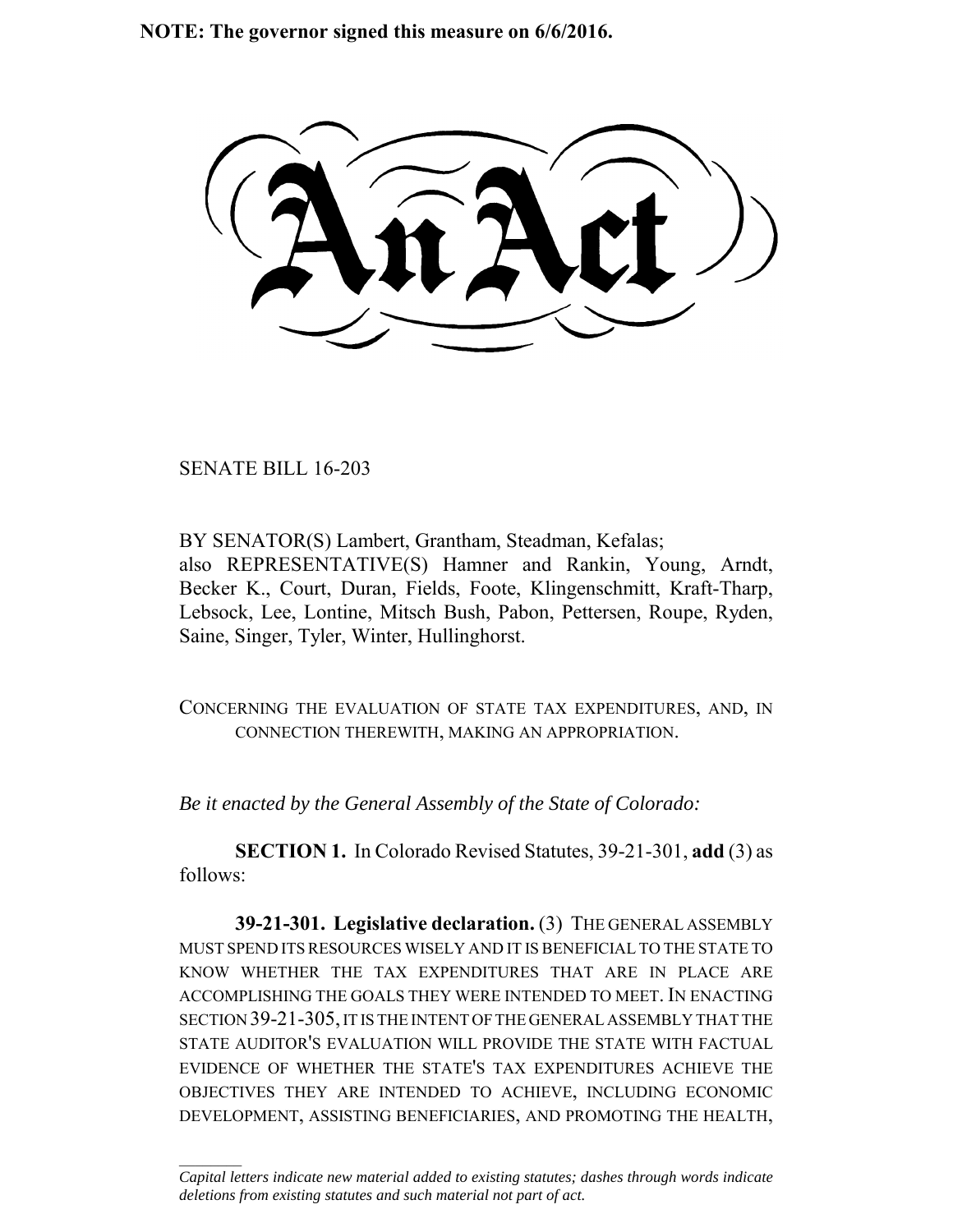SAFETY, AND WELFARE OF THE PUBLIC, INCLUDING THE BUSINESS ENVIRONMENT. ADDITIONALLY, IT IS THE INTENT OF THE GENERAL ASSEMBLY THAT THE STATE AUDITOR'S EVALUATION:

(a) COMPARES THE STATE'S TAX EXPENDITURES WITH OTHER STATE'S TAX EXPENDITURES;

(b) COMPARES THE EFFECT OF THE STATE'S TAX EXPENDITURES ON COMPETITION;

(c) MEASURES THE EFFECT OF THE STATE'S TAX EXPENDITURES ON BUSINESS AND STAKEHOLDER NEEDS;

(d) DETERMINES WHETHER THE STATE'S TAX EXPENDITURES ARE ADMINISTERED EFFICIENTLY AND TRANSPARENTLY WITH DEFINED PERFORMANCE MEASURES THAT SUPPORT ACCOUNTABILITY; AND

(e) ANALYZES HOW THE STATE'S TAX EXPENDITURES SERVE THE PUBLIC'S INTERESTS BY PROTECTING TAXPAYER DOLLARS AND HOW THE STATE'S TAX EXPENDITURES ENSURE COST-EFFECTIVENESS.

**SECTION 2.** In Colorado Revised Statutes, 39-21-302, **add** (1.3) and (1.5) as follows:

**39-21-302. Definitions.** As used in this part 3, unless the context otherwise requires:

(1.3) "EVALUATION REPORT" MEANS THE EVALUATION REPORT THAT THE STATE AUDITOR IS REQUIRED TO PREPARE PURSUANT TO SECTION 39-21-305.

(1.5) "STATE AUDITOR" MEANS THE STATE AUDITOR DESCRIBED IN SECTION 2-3-102, C.R.S.

**SECTION 3.** In Colorado Revised Statutes, **add** 39-21-305 as follows:

**39-21-305. Tax expenditure - state auditor evaluation.** (1) (a) THE STATE AUDITOR SHALL EVALUATE THE STATE'S TAX EXPENDITURES PURSUANT TO THE REQUIREMENTS IN THIS SECTION. IN

## PAGE 2-SENATE BILL 16-203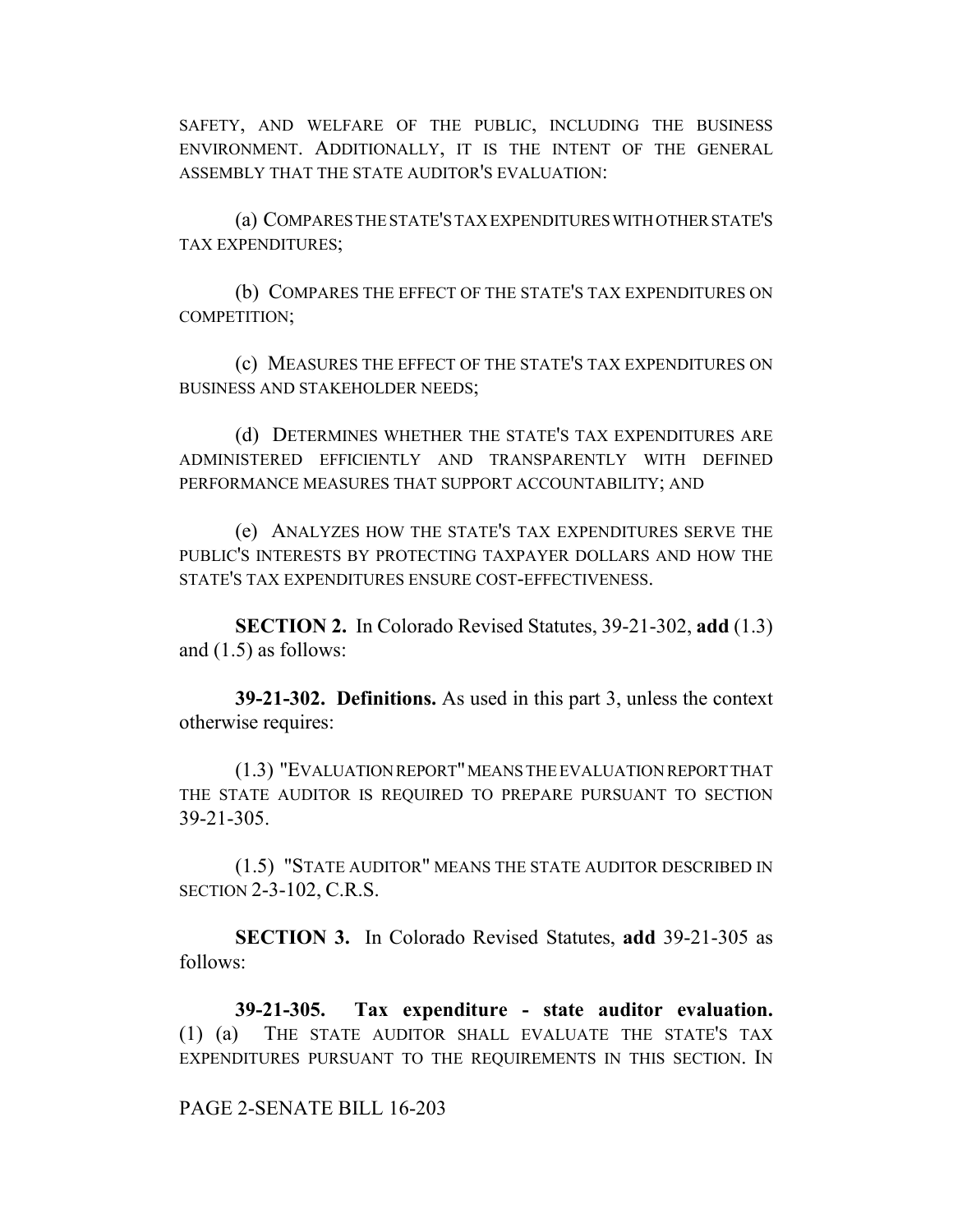EVALUATING EACH TAX EXPENDITURE, THE STATE AUDITOR SHALL CONSULT WITH THE INTENDED BENEFICIARIES OR REPRESENTATIVES OF THE INTENDED BENEFICIARIES OF THE TAX EXPENDITURE. IN ADDITION, IF THE TAX EXPENDITURE IS INTENDED TO BENEFIT A SPECIFIC GEOGRAPHIC REGION OF THE STATE, THE STATE AUDITOR SHALL CONSULT WITH THE INTENDED BENEFICIARIES IN THAT SPECIFIC GEOGRAPHIC REGION OF THE STATE.

(b) THE STATE AUDITOR'S TAX EXPENDITURE EVALUATION MUST INCLUDE THE FOLLOWING:

(I) A SUMMARY DESCRIPTION OF THE PURPOSE, INTENT, OR GOAL OF THE TAX EXPENDITURE;

(II) THE INTENDED BENEFICIARIES OF THE TAX EXPENDITURE;

(III) WHETHER THE TAX EXPENDITURE IS ACCOMPLISHING ITS PURPOSE, INTENT, OR GOAL;

(IV) AN EXPLANATION OF THE INTENDED ECONOMIC COSTS AND BENEFITS OF THE TAX EXPENDITURE, WITH ANALYSES TO SUPPORT THE EVALUATION IF THEY ARE AVAILABLE OR REASONABLY POSSIBLE;

(V) A COMPARISON OF THE TAX EXPENDITURE TO OTHER SIMILAR TAX EXPENDITURES IN OTHER STATES;

(VI) WHETHER THERE ARE OTHER TAX EXPENDITURES, FEDERAL OR STATE SPENDING, OR OTHER GOVERNMENT, NONPROFIT, COMMERCIAL, VOLUNTEER, OR PHILANTHROPIC PROGRAMS, TO THE EXTENT THE INFORMATION IS READILY AVAILABLE, THAT HAVE THE SAME OR SIMILAR PURPOSE, INTENT, OR GOAL AS THE TAX EXPENDITURE, HOW THOSE ALL ARE COORDINATED, AND IF COORDINATION COULD BE IMPROVED, OR WHETHER ANY REDUNDANCIES CAN BE ELIMINATED;

(VII) IF THE EVALUATION OF A PARTICULAR TAX EXPENDITURE'S ECONOMIC IMPACT IS MADE DIFFICULT BECAUSE OF DATA CONSTRAINTS, ANY SUGGESTIONS FOR CHANGES IN ADMINISTRATION OR LAW THAT WOULD FACILITATE SUCH DATA COLLECTION; AND

(VIII) AN EXPLANATION OF THE PERFORMANCE MEASURES USED TO DETERMINE THE EXTENT TO WHICH THE TAX EXPENDITURE IS

## PAGE 3-SENATE BILL 16-203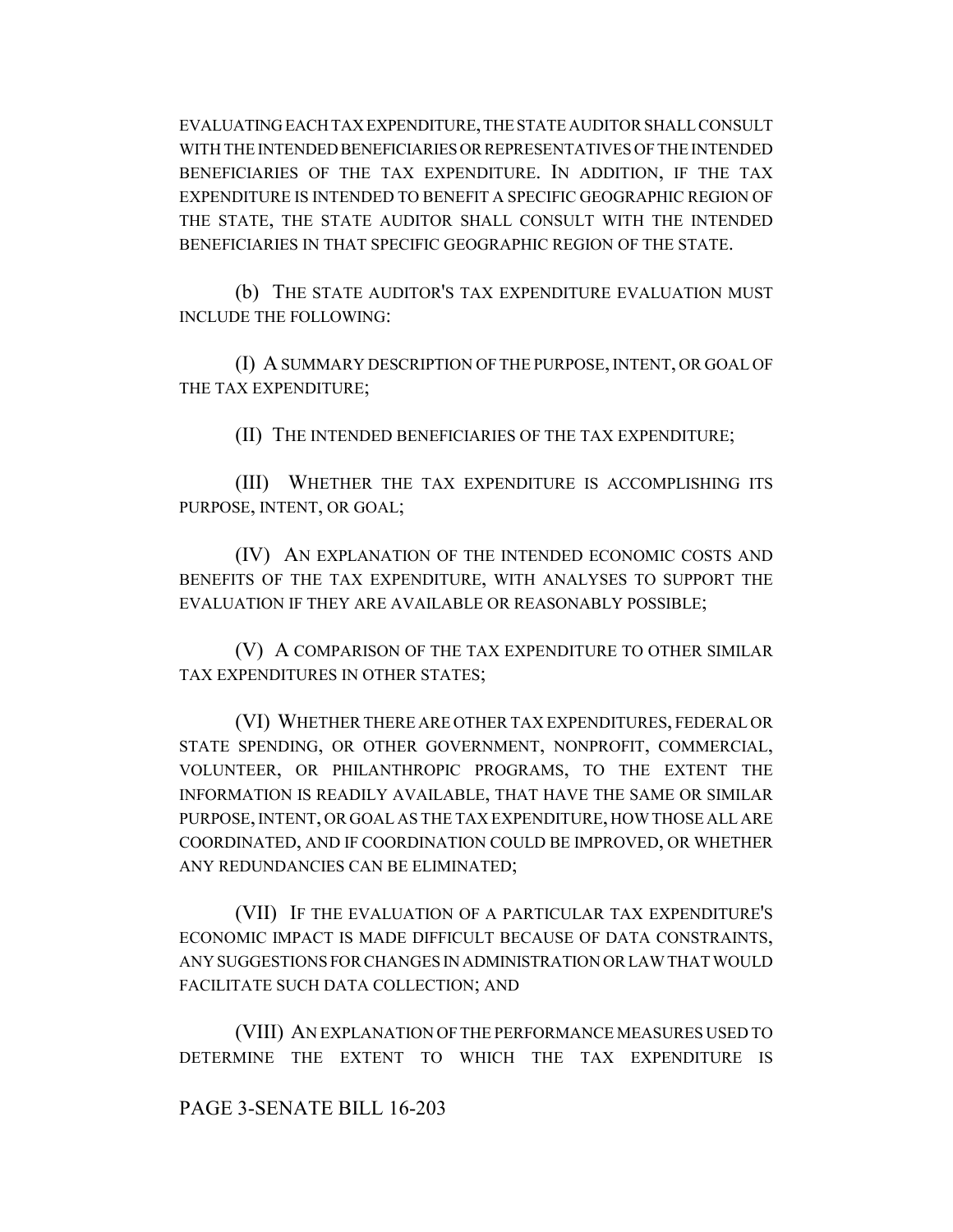ACCOMPLISHING ITS PURPOSE, INTENT, OR GOAL. THE PERFORMANCE MEASURES MUST BE CLEAR AND RELEVANT TO THE SPECIFIC TAX EXPENDITURE BEING EVALUATED, SHOULD BE MEASURABLE AND TRACK ACTIONABLE GOALS, AND CAN BE ASSESSABLE AND REPORTABLE OVER TIME. THE STATE AUDITOR SHALL CONSIDER THE ORIGINAL LEGISLATIVE INTENT AS WELL AS SUBSEQUENT DEVELOPMENTS IN THE STATE'S ECONOMY, THE NATIONAL ECONOMY, AND ANY CHANGES IN NATIONAL, STATE, OR LOCAL FISCAL POLICIES AND CONDITIONS.

(c) TO THE EXTENT IT CAN BE DETERMINED BY THE STATE AUDITOR, THE TAX EXPENDITURE EVALUATION SHOULD ALSO INCLUDE THE FOLLOWING:

(I) THE EXTENT TO WHICH THE TAX EXPENDITURE IS A COST-EFFECTIVE USE OF RESOURCES COMPARED TO OTHER OPTIONS FOR USING THE SAME RESOURCES TO ADDRESS THE SAME PURPOSE, INTENT, OR GOAL;

(II) AN ANALYSIS OF THE TAX EXPENDITURE'S EFFECT ON COMPETITION AND ON BUSINESS AND STAKEHOLDER NEEDS;

(III) WHETHER THERE ARE ANY OPPORTUNITIES TO IMPROVE THE EFFECTIVENESS OF THE TAX EXPENDITURE IN MEETING ITS PURPOSE, INTENT, OR GOAL; AND

(IV) AN ANALYSIS OF THE EFFECT OF THE STATE TAX POLICIES CONNECTED TO LOCAL TAXING JURISDICTIONS ON THE OVERALL PURPOSE, INTENT, OR GOAL OF THE TAX EXPENDITURE.

(d) NO LATER THAN SEPTEMBER 15, 2017, THE STATE AUDITOR SHALL DEVELOP AND PUBLISH A MULTI-YEAR SCHEDULE THAT LISTS ALL TAX EXPENDITURES IN LAW AS OF JULY 1, 2017, AND INDICATES THE YEAR WHEN THE EVALUATION REPORT WILL BE PUBLISHED FOR EACH TAX EXPENDITURE. IN DEVELOPING THE MULTI-YEAR SCHEDULE THE STATE AUDITOR SHALL ENDEAVOR TO REVIEW THE OLDEST TAX EXPENDITURES FIRST AND SHALL ENDEAVOR TO REVIEW A TAX EXPENDITURE WITH A STATUTORY REPEAL DATE SO THAT THE EVALUATION REPORT FOR SUCH TAX EXPENDITURE IS AVAILABLE DURING THE LEGISLATIVE SESSION HELD IN THE CALENDAR YEAR BEFORE THE TAX EXPENDITURE IS SCHEDULED TO REPEAL. THE STATE AUDITOR MAY REVISE THE SCHEDULE SO LONG AS THE STATE

PAGE 4-SENATE BILL 16-203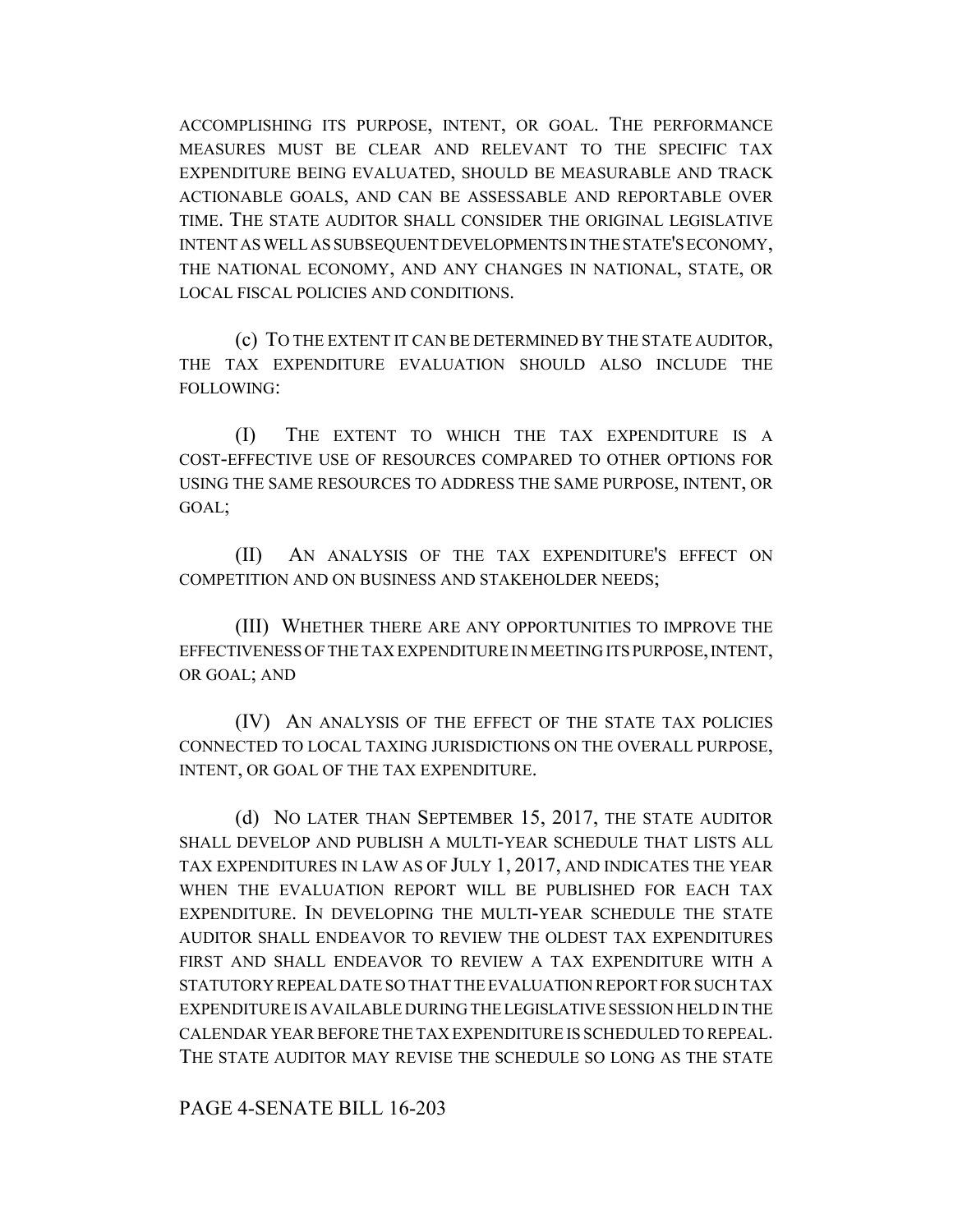AUDITOR CONTINUES TO PROVIDE FOR A SYSTEMATIC EVALUATION OF ALL TAX EXPENDITURES, INCLUDING ANY NEW TAX EXPENDITURES ENACTED BY THE GENERAL ASSEMBLY SINCE THE PUBLICATION OF A PREVIOUS EVALUATION REPORT, AND SO LONG AS EACH TAX EXPENDITURE IS REVIEWED AT LEAST ONCE EVERY FIVE YEARS.

(e) NOTWITHSTANDING SECTION 2-3-103 (2), C.R.S., THE STATE AUDITOR SHALL PRESENT THE RESULTS IN THE FORM OF AN EVALUATION REPORT THAT THE STATE AUDITOR SHALL ENSURE IS POSTED ON THE GENERAL ASSEMBLY'S WEBSITE, AND, NOTWITHSTANDING SECTION 24-1-136 (9),C.R.S., THE STATE AUDITOR SHALL DELIVER A COPY OF THE REPORT TO THE JOINT BUDGET COMMITTEE AND THE FINANCE COMMITTEES OF THE SENATE AND THE HOUSE OF REPRESENTATIVES. THE STATE AUDITOR SHALL ENSURE THE FIRST EVALUATION REPORT IS DELIVERED AND POSTED NO LATER THAN SEPTEMBER 14, 2018, AND SHALL ENSURE SUBSEQUENT EVALUATION REPORTS ARE DELIVERED AND POSTED NO LATER THAN SEPTEMBER 15 OF EACH YEAR THEREAFTER.

(2) (a) ANY RECORDS, INFORMATION, OR DOCUMENTATION GENERATED PURSUANT TO THIS SECTION ARE WORK PAPERS OF THE STATE AUDITOR AND SHALL BE OPEN TO PUBLIC INSPECTION ONLY UPON APPROVAL OF A MAJORITY OF MEMBERS OF THE LEGISLATIVE AUDIT COMMITTEE CREATED IN SECTION 2-3-101, C.R.S. ONLY THE SPECIFIC WORK PAPERS THAT THE LEGISLATIVE AUDIT COMMITTEE VOTES TO APPROVE FOR DISCLOSURE SHALL BE OPEN TO PUBLIC INSPECTION. WORK PAPERS THAT HAVE NOT BEEN SPECIFICALLY APPROVED FOR DISCLOSURE BY A MAJORITY VOTE OF THE LEGISLATIVE AUDIT COMMITTEE SHALL REMAIN CONFIDENTIAL. UNDER NO CIRCUMSTANCES SHALL THE WORK PAPERS BE OPEN TO PUBLIC INSPECTION PRIOR TO A COMPLETED REPORT BEING POSTED AS SPECIFIED IN PARAGRAPH (e) OF SUBSECTION (1) OF THIS SECTION.

(b) THE DEPARTMENT OF REVENUE MUST PROVIDE ANY REQUESTED INFORMATION, ANALYSIS, OR DATA, IF AVAILABLE AND UNDER THE CONTROL OF THE DEPARTMENT, AS REQUESTED BY THE STATE AUDITOR; EXCEPT THAT, IF THE REQUEST INCLUDES CONFIDENTIAL INFORMATION, SUCH INFORMATION MUST REMAIN CONFIDENTIAL IN THE HANDS OF THE STATE AUDITOR, AND THE STATE AUDITOR IS SUBJECT TO THE SAME LIMITATIONS SPECIFIED IN SECTION 39-21-113.

(c) THE STATE AUDITOR'S AUTHORITY SET FORTH IN SECTION

## PAGE 5-SENATE BILL 16-203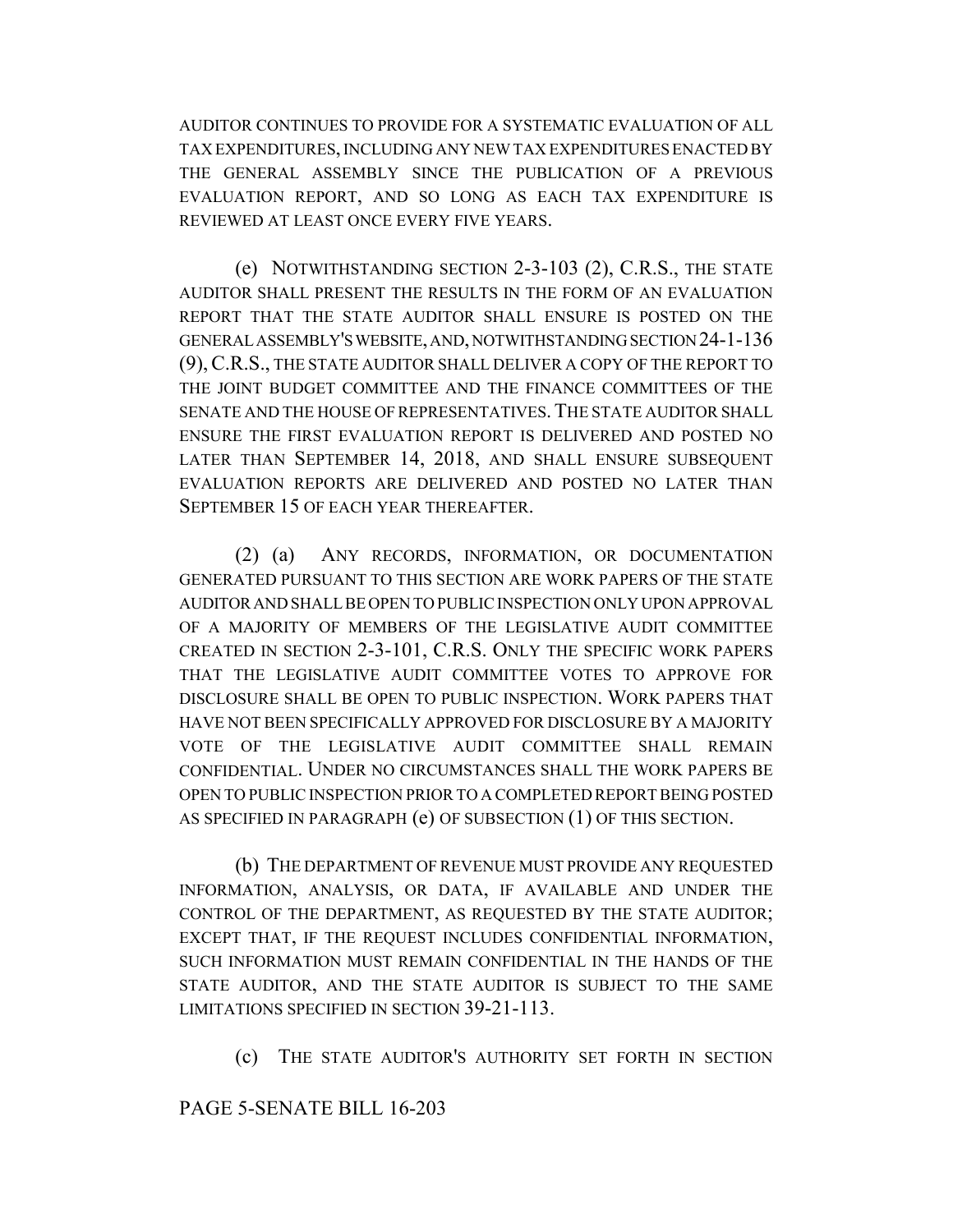2-3-107,C.R.S., APPLIES TO THE STATE AUDITOR'S EVALUATION SET FORTH IN THIS SECTION.

**SECTION 4. Appropriation.** For the 2016-17 state fiscal year, \$212,149 is appropriated to the legislative department for use by the office of the state auditor. This appropriation is from the general fund and is based on an assumption that the office will require an additional 2.7 FTE. To implement this act, the office may use this appropriation for evaluating and reporting on state tax expenditures.

**SECTION 5. Act subject to petition - effective date.** This act takes effect at 12:01 a.m. on the day following the expiration of the ninety-day period after final adjournment of the general assembly (August 10, 2016, if adjournment sine die is on May 11, 2016); except that, if a referendum petition is filed pursuant to section 1 (3) of article V of the state constitution against this act or an item, section, or part of this act within such period, then the act, item, section, or part will not take effect unless